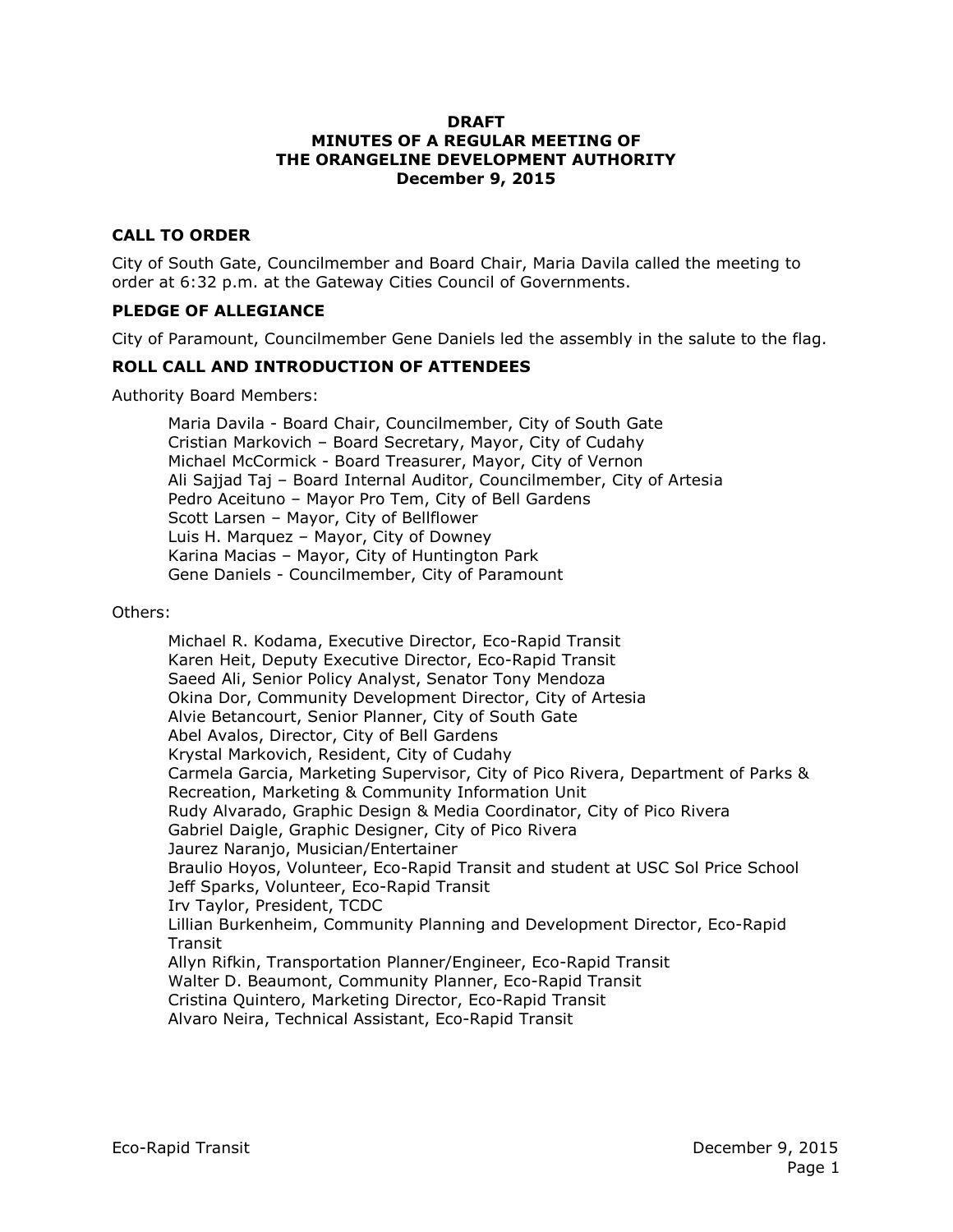#### **ITEM 4 – CONSENT CALENDAR**

#### **Approval of Minutes of November 18, 2015**

#### **Approval of Warrant Register dated December 9, 2015**

#### **Approval of Treasurer Report for the period of November 2015**

**MOTION:** City of Paramount Councilmember Gene Daniels moved to approve the consent calendar. Board Secretary and City of Cudahy Mayor Cristian Markovich seconded the motion, which was unanimously approved.

#### **ITEM 5 – PUBLIC COMMENTS**

No comments were given and the public comments portion of the meeting was closed.

#### **ITEM 6 – BOARD RECOGNITION OF ECO-RAPID TRANSIT TRANSPORTATION SUMMIT SPECIAL VOLUNTEERS**

Now that the Transportation Summit has ended, the Board wished to acknowledge and thank those individuals, organizations, corporations and municipalities that generously gave their time and resources in order that Eco-Rapid Transit could host the summit.

Certificates were presented to the numerous volunteers. Special Awards were presented to the City of Pico Rivera Department of Parks and Recreation, Marketing and Community Information Unit and to Mr. Jaurez Naranjo for their exceptional contributions to the Summit.

All the recipients present were applauded and a group photograph with the Board was taken.

#### **ITEM 7 – UPDATE AND/OR ACTION REGARDING ECO-RAPID TRANSIT PLANNING, PROGRAMMING AND FUNDING SUB-COMMITTEE**

Executive Director Kodama spoke briefly on the efforts of the two Planning, Programming and Funding Sub-Committee Chairs, Scott Larsen and Frank Quintero to build support for having Metro underwrite a portion of Eco-Rapid Transit's activities as they relate to the development of the West Santa Ana Branch line. Mr. Larsen indicated that the funding should be dedicated to planning efforts, and include funds for city staff as well. In Mr. Larsen's opinion since the City of Los Angeles receives a \$23 million planning allocation annually from the MTA; and given the scope and complexity of the Eco-Rapid Transit effort this organization should receive at least a \$5 million annual allocation. Mr. Kodama indicated that the timing for making a request to Metro is favorable as the next steps for the West Santa Ana Branch line requires lots of coordination with affected communities for utilities relocation and other issues that could impair the construction or operation of the line and funding for planning transit oriented communities. This environmental review phase is at least a two-year effort and could include proposed transit oriented developments, something beyond the normal EIR. Therefore, a three year funding commitment for Eco-Rapid Transit would be appropriate.

There followed general discussion on the efforts required to secure such funding and what tasks would be funded. There was general consensus that the following should be undertaken: planning efforts to incorporate areas beyond the normal 500 foot radius; project EIR for economic development; assessment of infrastructure needs; and a public information campaign to include social media.

**MOTION:** City of Bellflower, Mayor Scott Larsen, moved to direct Eco-Rapid Transit staff to seek planning funding from Metro. Paramount, Councilmember Gene Daniels seconded the motion, which was unanimously approved.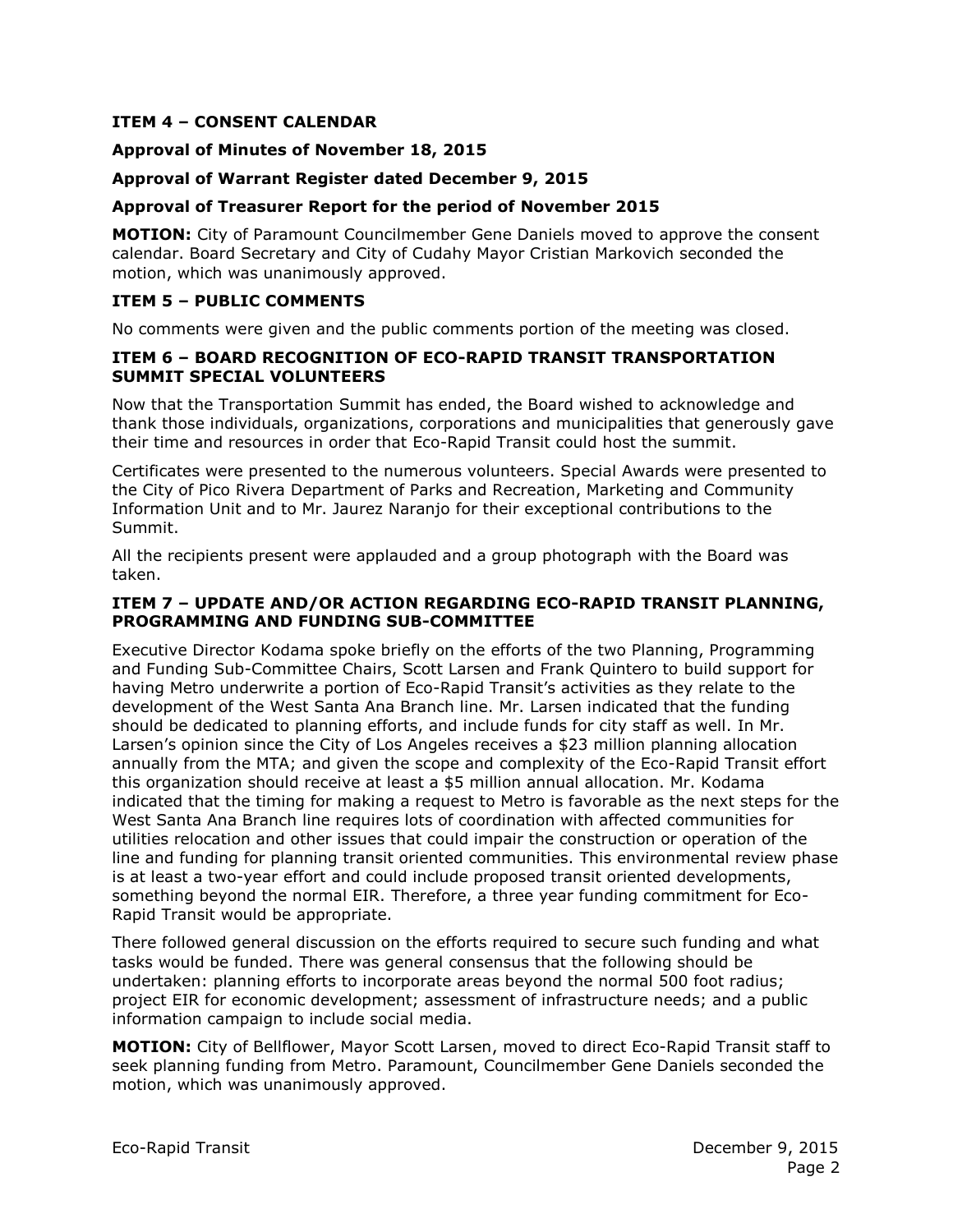**MOTION:** City of Bellflower, Mayor Scott Larsen, moved to appoint Eco-Rapid Transit Secretary, Cristian Markovich to oversee the social media effort. Paramount, Councilmember Gene Daniels seconded the motion, which was unanimously approved.

#### **ITEM 8 - UPDATE AND/OR ACTION REGARDING ECO-RAPID TRANSIT LEGISLATIVE SUB-COMMITTEE**

Executive Director Kodama spoke on the idea raised by Mr. Saeed Ali regarding a Legislative Conference. It was discussed by the Legislative Sub-Committee and agreed that an early morning Breakfast Meeting in February is the preferred option. Mr. Ali addressed the Board regarding the goals and logistics for the Legislative Summit to be successful. Mr. Ali suggested the following:

- Host an early morning breakfast meeting in February it was suggested that Friday February 19<sup>,</sup> 2016 is viable - and invite approximately 100 Federal, State and County elected officials for a status briefing on the project;
- The leaders in attendance should be made aware of the importance of the project to the region and the importance of the region to approve any future transit tax ballot measures;
- The municipal leaders will take action to support the project by approving draft resolutions requesting the MTA to fund the project in both current and future transit ballot measures; and
- The leaders will convene at an MTA Board of Directors meeting to present their final resolution and ask the MTA Board for support.

At this point in the meeting, Eco-Rapid Transit Internal Auditor Ali Sajjad Taj left.

Time is of the essence as there is two months before the proposed Summit date. There ensued some general discussion regarding logistics and there being consensus the Board took the following action.

**MOTION:** City of Bellflower, Mayor Scott Larsen moved to direct staff to coordinate, prepare and plan for the upcoming Legislative Summit. City of Vernon, Mayor and Board Treasurer Michael McCormick seconded the motion, which was unanimously approved

**MOTION**: City of Bellflower, Mayor Scott Larson moved to direct staff to draft a resolution for member cities to adopt in support of this project and coordinate a presentation to the MTA Board of Directors and the Gateway Cities Council of Governments. City of Vernon, Mayor and Board Treasurer Michael McCormick seconded the motion, which was unanimously approved

#### **ITEM 9 – UPDATE AND/OR ACTION REGARDING NOVEMBER 18TH ECO-RAPID TRANSIT TRANSPORTATION SUMMIT**

This item was discussed out of order.

Executive Director Kodama discussed the financial impacts of the recently held Transportation Summit. While the results are positive, and the funds generated will be of benefit during the second part of the Fiscal Year, the estimated \$40,000 net from the Summit is not enough to support staff activities beyond current levels.

There is no motion for this item, as there was no quorum present for action.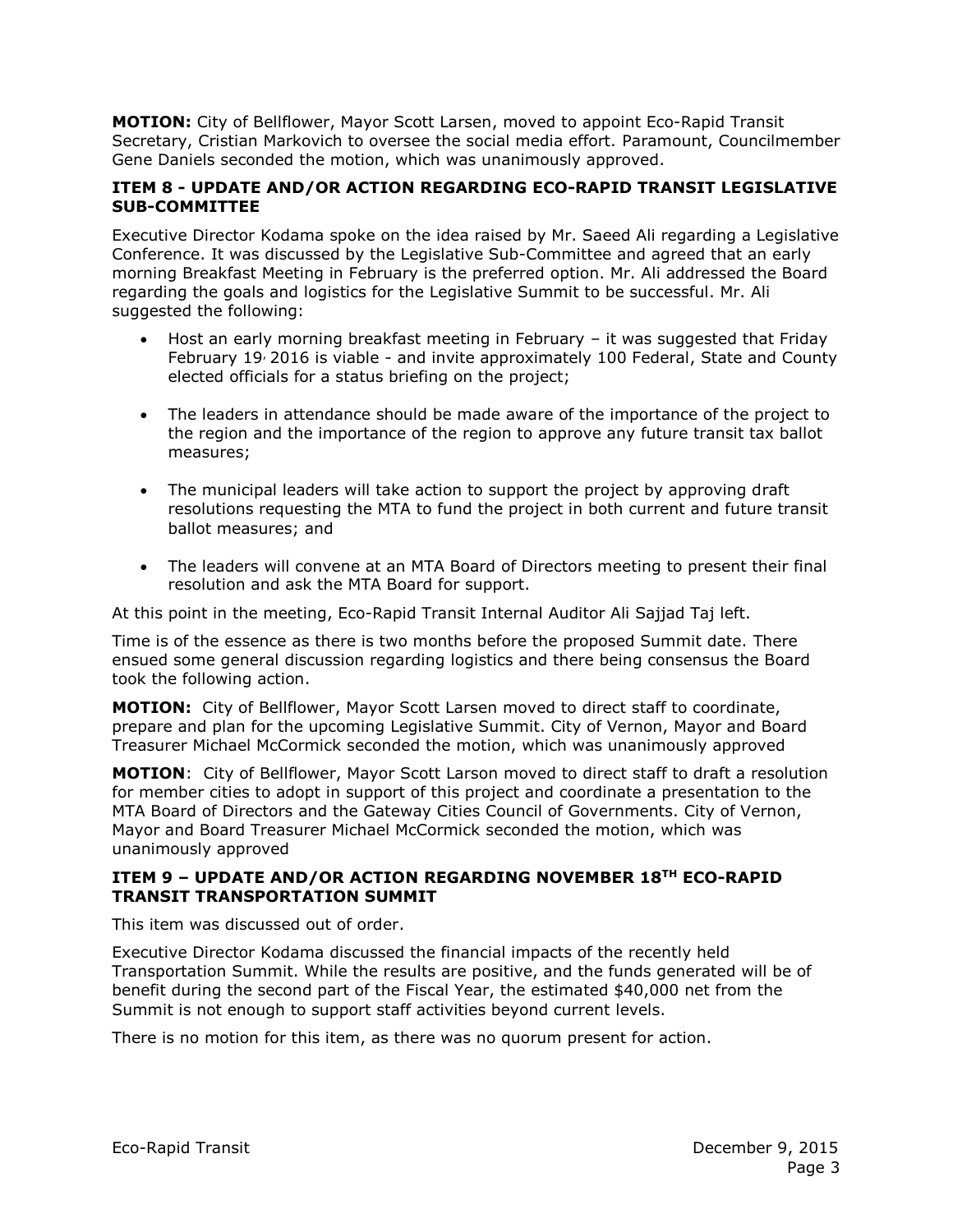#### **ITEM 10 – UPDATE AND/OR ACTION REGARDING ECO-RAPID TRANSIT BUDGET FOR FY2015-2016**

This item was discussed out of order.

Executive Director Kodama discussed the status of the current Fiscal Year Budget and the need to husband resources in order to complete several project end audits which, when complete, will release final payments for services provided.

City of Bellflower, Mayor Scott Larson expressed his gratitude for those Eco-Rapid Transit staff who contributed many hours without pay in order that the Transportation Summit could take place. He expressed his concern that in his estimation, we are about \$60,000 in the red. Mr. Kodama replied that with those final payments the deficit should be erased. However, the current forecast for next Fiscal Year is status quo unless new members join. The priority is to have the City of Los Angeles, Burbank, Pico Rivera and Whittier join Eco-Rapid Transit Organization. Further discussion will take place at an upcoming Planning, Programming and Funding Sub-Committee meeting.

#### **ITEM 11 - APPROVE AMENDMENT EXTENDING CONTRACT OF KAREN HEIT FOR AN ADDITIONAL YEAR**

Board Chair Maria Davila requested that this item along with Items 12 and 13 be taken out of order while there is a quorum present and asked if members have any questions to discuss as part of item 11, 12 and 13 or if they can be taken together without discussion.

#### **ITEM 12 – APPROVE AMENDMENT EXTENDING CONTRACT OF NORM EMERSON FOR AN ADDITIONAL YEAR**

No discussion of this item and taken together with item 11 and 13.

### **ITEM 13 – APPROVAL OF STAFF RECOMMENDATIONS TO ADD TWO SUBMITTED STATEMENTS OF QUALIFICATIONS TO PRE-QUALIFIED LIST OF CONSULTANTS**

No discussion of this item and taken together with item 11 and 12.

**MOTION:** City of Downey, Mayor Luis Marquez moved to approve items 11, 12, and 13. City of Bell Gardens, Mayor Pro Tem Pedro Aceituno seconded the motion, which was unanimously approved

At this point of the meeting, Board Chair Maria Davila left, a quorum was lost and Board Secretary Cristian Markovich became Acting Chair.

### **ITEM 14 - UPDATE AND OR ACTION REGARDING FIFTH AMENDMENT TO THE JOINT EXERCISE POWERS AGREEMENT AND ADOPTION OF RESOLUTION**

This item was tabled at the suggestion of Executive Director Kodama in order for Burbank City staff to review the current Agreement with the intent of becoming a member.

## **ITEM 15 - COMMUNICATION ITEMS TO THE BOARD**

Executive Director Kodama reminded the Board that next month's meeting will be held in Glendale. A draft schedule of 2016 Board Meetings was distributed. There was discussion regarding bringing back two proposed draft schedules (two and three month schedules) for board consideration next month.

### **ITEM 16 – COMMUNICATION ITEMS FROM THE BOARD**

City of Bellflower, Mayor Scott Larsen expressed his thanks for all the prayers and best wishes he received due to a surgery he underwent last month.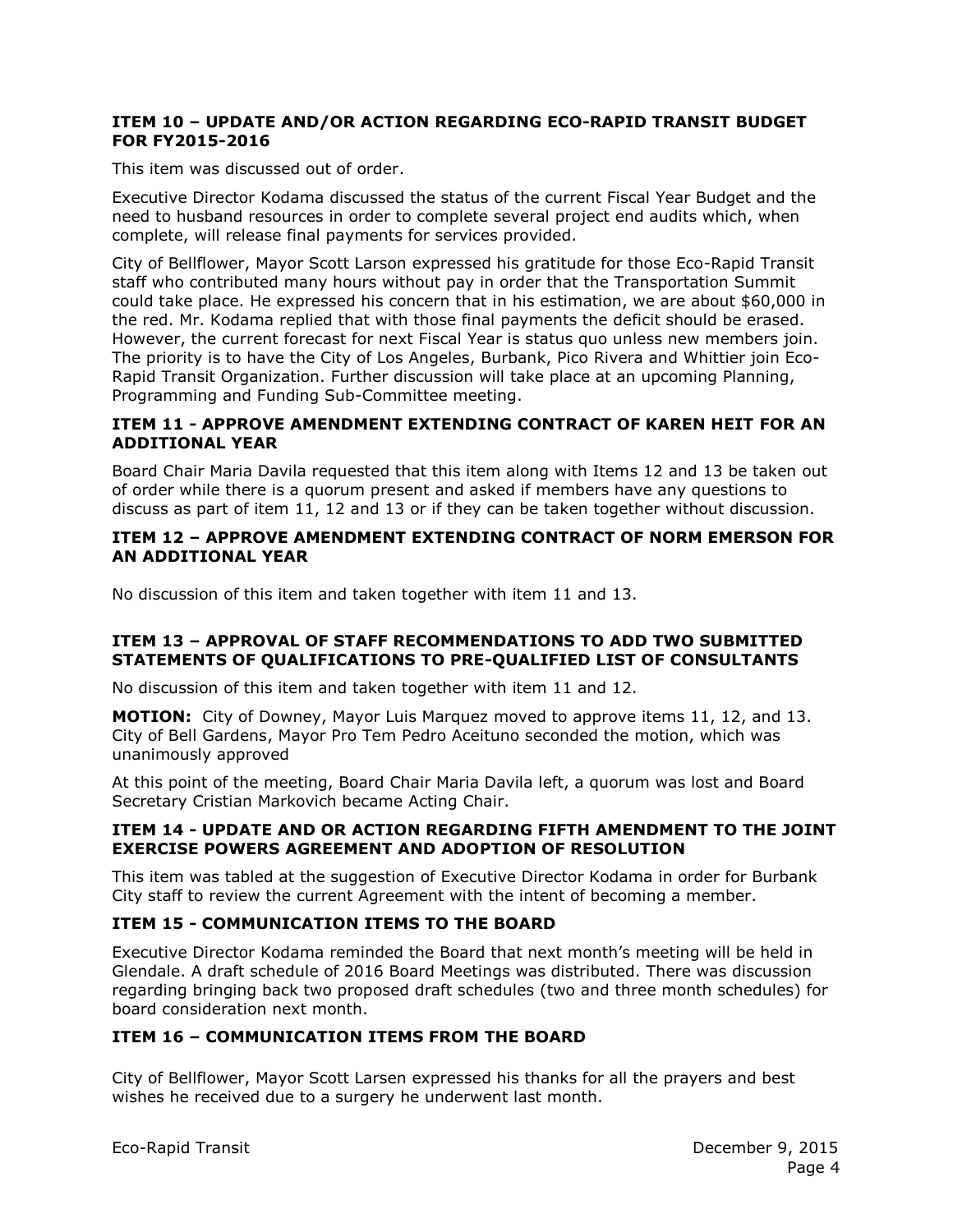# **ITEM 17 - ADJOURNMENT**

There being no further business to come before the Board the meeting was adjourned at 7:39 p.m.

Secretary

\_\_\_\_\_\_\_\_\_\_\_\_\_\_\_\_\_\_\_\_\_\_\_\_\_\_\_\_\_\_\_

Attest:

\_\_\_\_\_\_\_\_\_\_\_\_\_\_\_\_\_\_\_\_\_\_\_\_\_\_\_\_\_\_\_\_\_\_ Chair

Approved: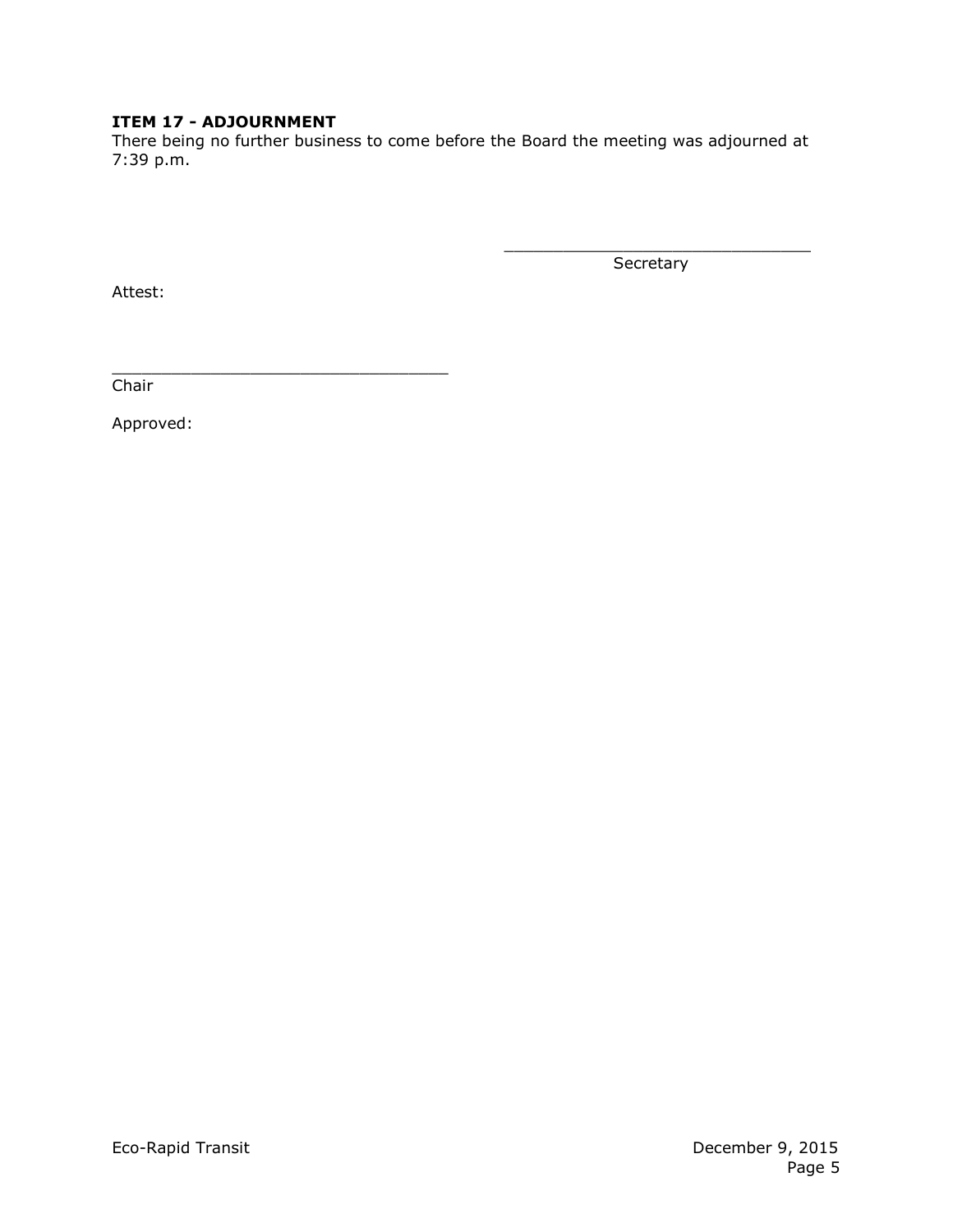# **ORANGELINE DEVELOPMENT AUTHORITY ECO-RAPID TRANSIT**

# **TREASURER'S REPORT FOR THE MONTH OF DECEMBER 2015 (PREPARED ON JANUARY 12, 2016)**

|                                              | <b>Bank of the</b><br>West |                    |  |
|----------------------------------------------|----------------------------|--------------------|--|
| Cash, beginning balance (deficit)            | \$                         | (46, 504.30)       |  |
| <b>Receipts:</b>                             |                            |                    |  |
| 2015 Transportation Summit Sponsorship       |                            | 20,296.59          |  |
| <b>Total cash receipts</b>                   |                            | 20,296.59          |  |
| <b>Expenditures:</b>                         |                            |                    |  |
| Bank fee/positive pay service                |                            | (33.10)            |  |
| Warrants (#10462-10487), approved on 12/9/15 |                            | (42,202.51)        |  |
| <b>Total expenditures</b>                    |                            | (42,235.61)        |  |
| Cash, ending balance (deficit)               | S                          | $(68, 443.32)$ (A) |  |
| Less: Cash reserved for D.L. Piper U.S. LLP  |                            | (14,710.00)        |  |
| Available (deficit) cash balance             | \$                         | (83, 153.32)       |  |

**(A) The deficit balance represents the total amount of the checks approved in excess of the bank balance.**

> W. Michael McCormick **Treasurer**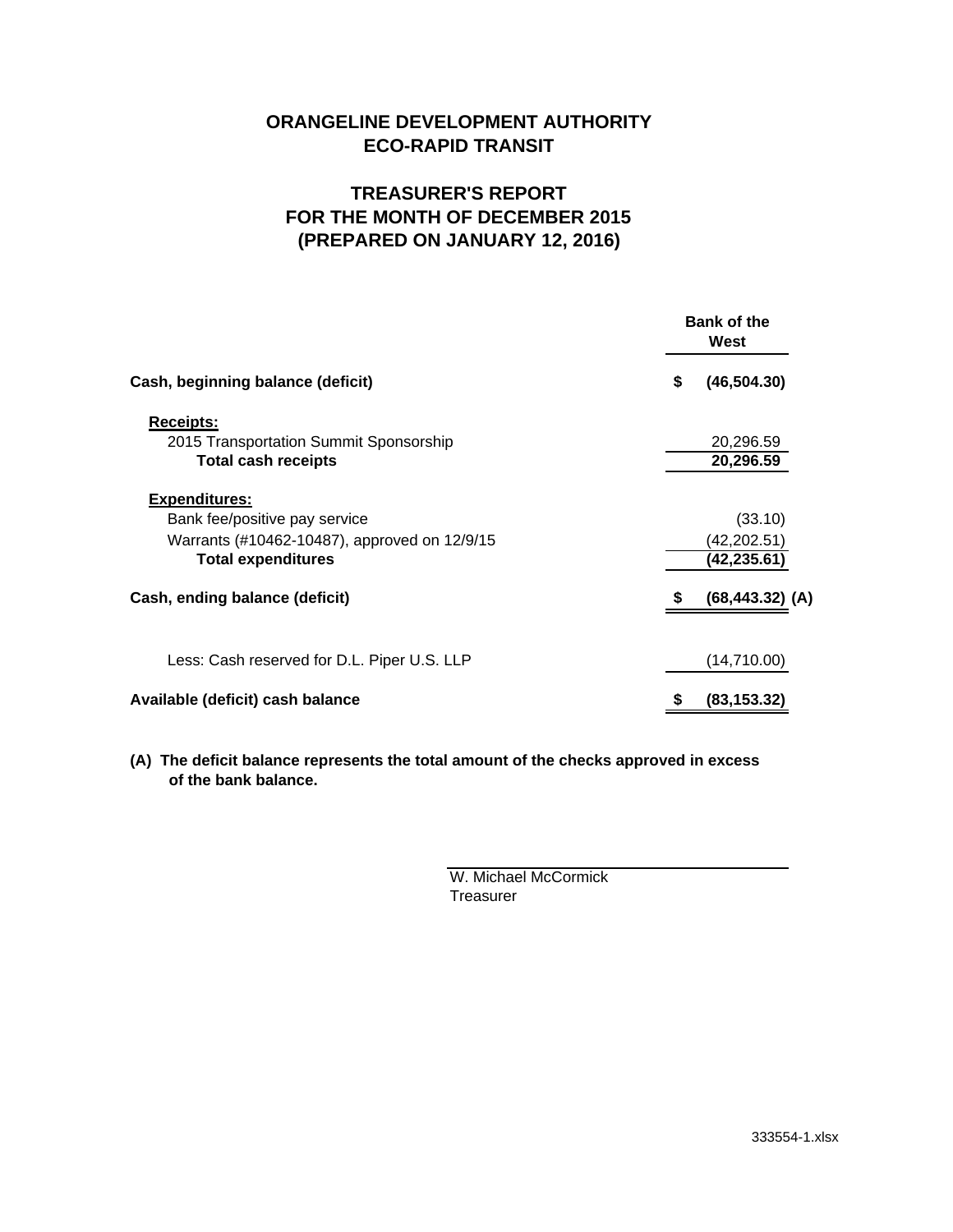# **ORANGELINE DEVELOPMENT AUTHORITY ECO-RAPID TRANSIT**

# **WARRANT REGISTER (JANUARY 13, 2016)**

| WARRANT<br>NO. | <b>VENDOR</b><br>NO. | <b>NAME</b>                          | <b>AMOUNT</b>   |
|----------------|----------------------|--------------------------------------|-----------------|
| 10488          | ACE01                | PEDRO ACEITUNO                       | \$<br>100.00    |
| 10489          | ALL01                | ALL AMERICAN TROPHY AND E            | 156.96          |
| 10490          | ASH <sub>01</sub>    | <b>SEAN ASHTON</b>                   | 100.00          |
| 10491          | BUL <sub>01</sub>    | <b>BULLDOG PREMIUM FINANCE</b>       | 529.49          |
| 10492          | CIT <sub>01</sub>    | <b>CITY OF BELLFLOWER</b>            | 300.00          |
| 10493          | COL <sub>01</sub>    | <b>COLANTUONO, HIGHSMITH &amp; W</b> | 768.76          |
| 10494          | DAN <sub>01</sub>    | <b>GENE DANIELS</b>                  | 100.00          |
| 10495          | DAV01                | <b>MARIA DAVILA</b>                  | 100.00          |
| 10496          | KOD01                | MICHAEL R. KODAMA                    | 7,740.45        |
| 10497          | KON <sub>01</sub>    | <b>KONICA MINOLTA</b>                | 349.24          |
| 10498          | LAF01                | LA FORET ADVERTISING                 | 200.00          |
| 10499          | LAR01                | <b>SCOTT LARSEN</b>                  | 100.00          |
| 10500          | MAC01                | <b>KARINA MACIAS</b>                 | 100.00          |
| 10501          | MAR01                | <b>CRISTIAN MANUEL MARKOVICH</b>     | 100.00          |
| 10502          | MAR <sub>03</sub>    | LUIS H. MARQUEZ                      | 100.00          |
| 10503          | MCC01                | <b>MIKE MCCORMICK</b>                | 100.00          |
| 10504          | TAJ01                | MOHAMMED ALI SAJJAD TAJ              | 100.00          |
|                |                      |                                      |                 |
|                |                      | TOTAL                                | \$<br>11,044.90 |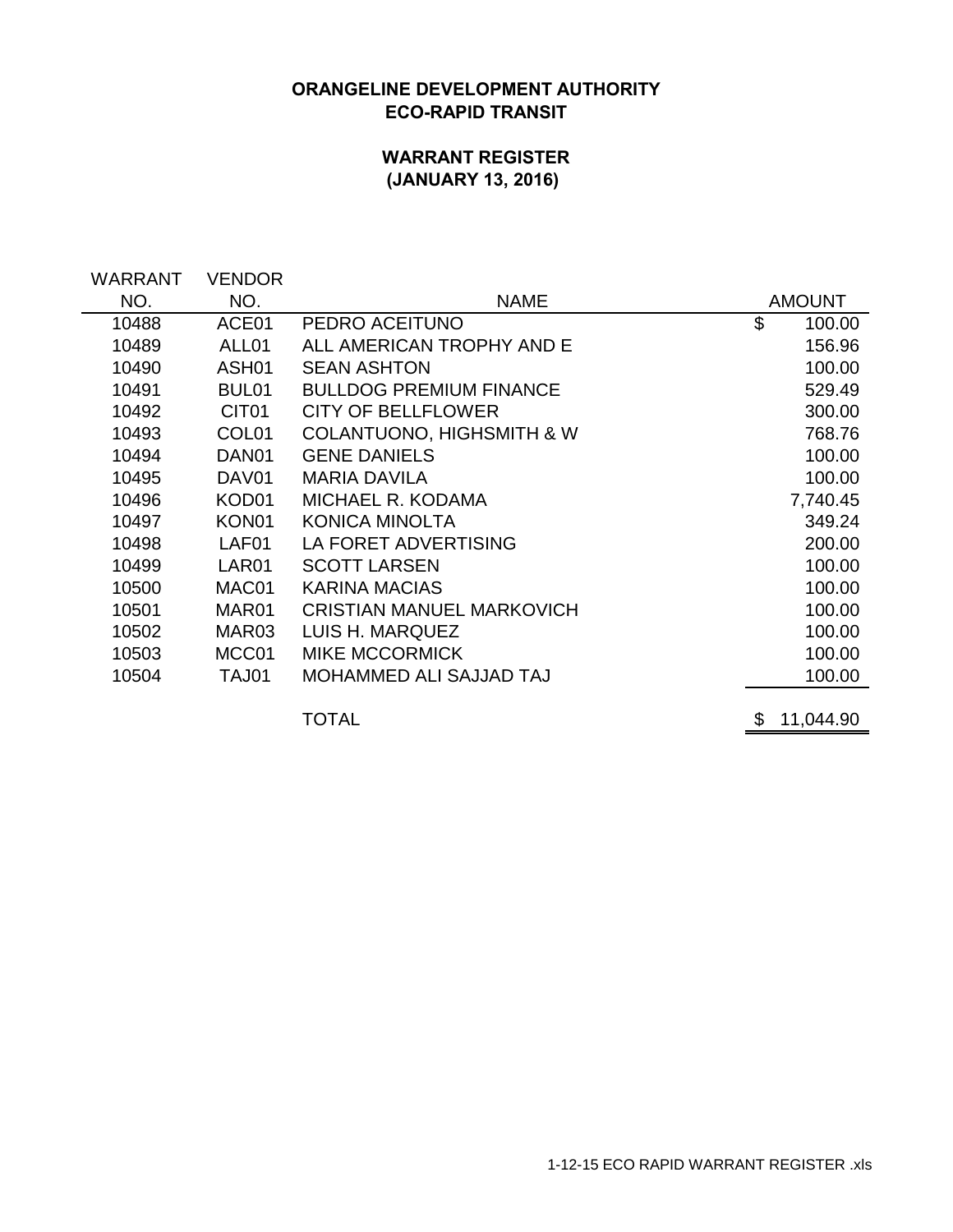REPORT.: 01/12/16 PAGE: 001 RUN....: 01/12/16 Cash Disbursement Report by Vendor ID #: PYVP Run By.: Veronica Yates CTL.: ECO .................................................................................................................................... VENDOR.: ACE01 (PEDRO ACEITUNO) ---- WARRANT ----- --------------------------------------- DISTRIBUTION ---------------------------------------Invoice No Number Date Amount Paid G/L Account No Description ---------- ------ -------- ------------ -------------- --- -------------------------------------------------- B51209 XXXXXX 01/12/16 100.00 010 46000 1000 12/09/15 OLDA MEETING STIPEND ------------ Vendor's Total = 100.00 ------------.................................................................................................................................... VENDOR.: ALL01 (ALL AMERICAN TROPHY AND ENGRAVING CO.) ---- WARRANT ----- --------------------------------------- DISTRIBUTION ---------------------------------------Invoice No Number Date Amount Paid G/L Account No Description ---------- ------ -------- ------------ -------------- --- -------------------------------------------------- 95344 XXXXXX 01/12/16 156.96 010 46021 1000 2015 APPRECIATION PLAQUE/QTY 2 ------------ Vendor's Total = 156.96 ------------.................................................................................................................................... VENDOR.: ASH01 (SEAN ASHTON) ---- WARRANT ----- --------------------------------------- DISTRIBUTION ---------------------------------------Invoice No Number Date Amount Paid G/L Account No Description ---------- ------ -------- ------------ -------------- --- -------------------------------------------------- B50812 XXXXXX 01/12/16 100.00 010 46000 1000 08/12/15 OLDA MEETING STIPEND ------------ Vendor's Total = 100.00 ------------.................................................................................................................................... VENDOR.: BUL01 (BULLDOG PREMIUM FINANCE) ---- WARRANT ----- --------------------------------------- DISTRIBUTION ---------------------------------------Invoice No Number Date Amount Paid G/L Account No Description ---------- ------ -------- ------------ -------------- --- -------------------------------------------------- B60111 XXXXXX 01/12/16 450.48 010 46040 1000 INSURANCE FEES/ACCOUNT 2719459 B60111A XXXXXX 01/12/16 79.01 010 46040 1000 INSURANCE FEES/ACCOUNT 2741411 ------------Vendor's Total = 529.49 ------------.................................................................................................................................... VENDOR.: CIT01 (CITY OF BELLFLOWER) ---- WARRANT ----- --------------------------------------- DISTRIBUTION ---------------------------------------Invoice No Number Date Amount Paid G/L Account No Description ---------- ------ -------- ------------ -------------- --- -------------------------------------------------- 201512 XXXXXX 01/12/16 300.00 010 46021 1000 12/15 PROFESSIONAL SERVICES/ECO RAPID ------------ Vendor's Total = 300.00 ------------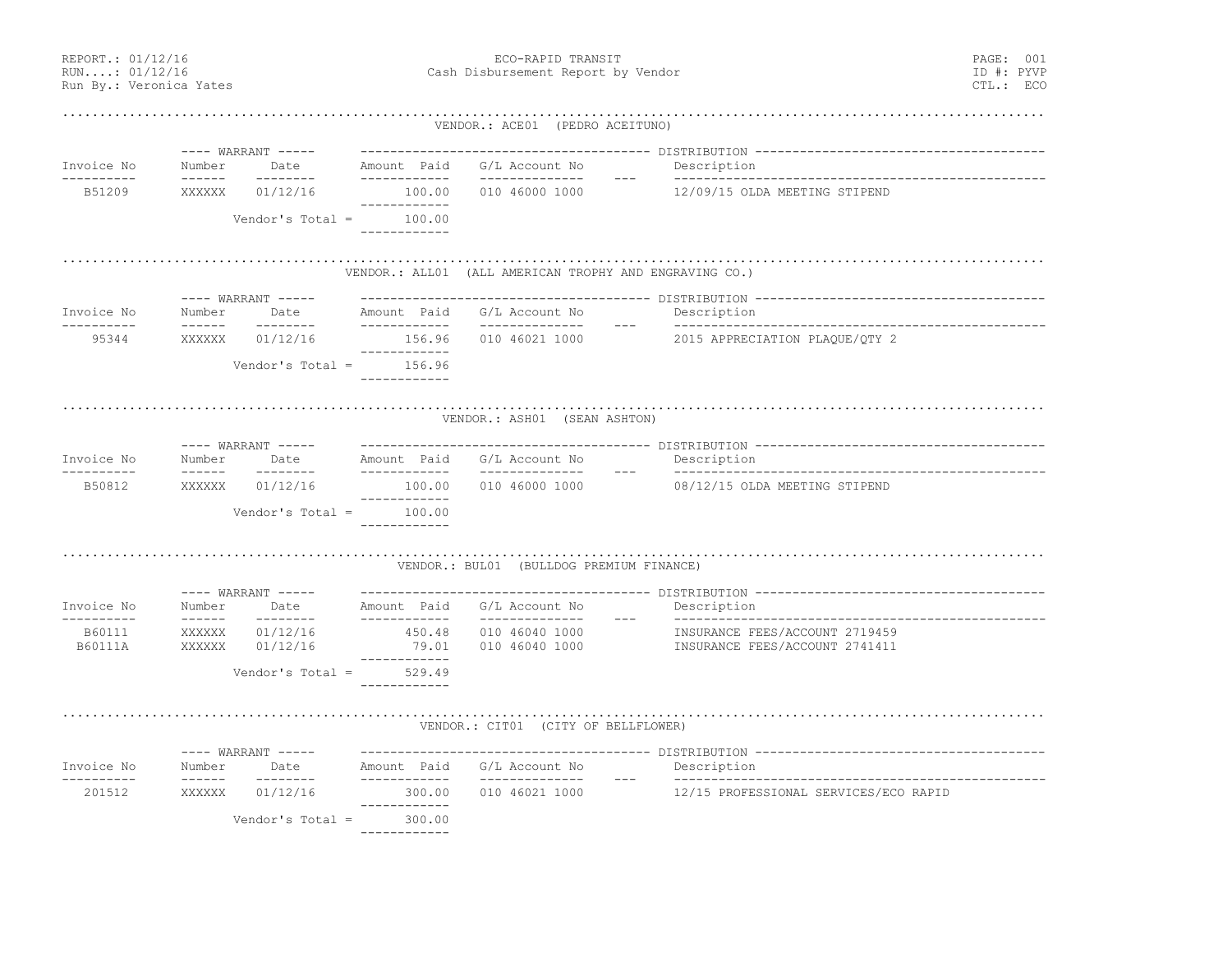| REPORT.: 01/12/16<br>ECO-RAPID TRANSIT<br>RUN: 01/12/16<br>Cash Disbursement Report by Vendor<br>Run By.: Veronica Yates |                           |                            |                                                 | PAGE: 002<br>ID #: PYVF<br>CTL.: ECC                 |                                                                                                  |  |
|--------------------------------------------------------------------------------------------------------------------------|---------------------------|----------------------------|-------------------------------------------------|------------------------------------------------------|--------------------------------------------------------------------------------------------------|--|
|                                                                                                                          |                           |                            |                                                 | VENDOR.: COLO1 (COLANTUONO, HIGHSMITH & WHATLEY, PC) |                                                                                                  |  |
|                                                                                                                          |                           | ---- WARRANT -----         |                                                 |                                                      |                                                                                                  |  |
| Invoice No                                                                                                               | Number                    | ---------                  | Date Amount Paid G/L Account No<br>____________ |                                                      | Description                                                                                      |  |
| ----------<br>29954                                                                                                      | XXXXXX                    | 01/12/16                   | ------------                                    |                                                      | 768.76  010  46030  1000  11/15  LEGAL SERVICES/OLDA GENERAL FUNDS                               |  |
|                                                                                                                          |                           |                            | Vendor's Total = $768.76$<br>------------       |                                                      |                                                                                                  |  |
|                                                                                                                          |                           |                            |                                                 | VENDOR.: DANO1 (GENE DANIELS)                        |                                                                                                  |  |
|                                                                                                                          |                           |                            |                                                 |                                                      |                                                                                                  |  |
| Invoice No                                                                                                               | Number                    |                            |                                                 | Date Mmount Paid G/L Account No                      | Description                                                                                      |  |
| ----------<br>B51209                                                                                                     | $- - - - - - -$<br>XXXXXX | ---------<br>01/12/16      | ______________<br>____________                  | 100.00   010   46000   1000                          | 12/09/15 OLDA MEETING STIPEND                                                                    |  |
|                                                                                                                          |                           | Vendor's Total =           | 100.00<br>------------                          |                                                      |                                                                                                  |  |
|                                                                                                                          |                           |                            |                                                 |                                                      |                                                                                                  |  |
|                                                                                                                          |                           |                            |                                                 | VENDOR.: DAV01 (MARIA DAVILA)                        |                                                                                                  |  |
| Invoice No                                                                                                               | Number                    |                            |                                                 |                                                      |                                                                                                  |  |
| -----------<br>B51209                                                                                                    | $- - - - - -$<br>XXXXXX   | ---------<br>01/12/16      | -------------<br>------------                   | _______________                                      | 100.00  010  46000  1000  12/09/15  OLDA MEETING STIPEND                                         |  |
|                                                                                                                          |                           |                            | Vendor's Total = $100.00$<br>------------       |                                                      |                                                                                                  |  |
|                                                                                                                          |                           |                            |                                                 |                                                      |                                                                                                  |  |
|                                                                                                                          |                           |                            |                                                 | VENDOR.: KOD01 (MICHAEL R. KODAMA)                   |                                                                                                  |  |
| Invoice No                                                                                                               | Number                    | ---- WARRANT -----<br>Date | Amount Paid                                     | G/L Account No                                       | Description                                                                                      |  |
| -----------<br>201512                                                                                                    | $- - - - - - -$<br>XXXXXX | ---------<br>01/12/16      | ------------<br>2790.00<br>367.50               | ---------------<br>010 46022 1000<br>010 45020 2020  | 11/25/15-12/24/15 PROFESSIONAL SERVICE/ECO RAPID<br>11/25/15-12/24/15 PROFESSIONAL SERVICE/BHA   |  |
|                                                                                                                          |                           |                            | 90.00                                           | 010 45020 3030                                       | 11/25/15-12/24/15 PROFESSIONAL SERVICE/HP PRKG                                                   |  |
|                                                                                                                          |                           |                            | 7.48                                            | 010 45020 2020                                       | 11/25/15-12/24/15 REIMBURSE MILEAGE/BHA                                                          |  |
|                                                                                                                          |                           |                            | 3633.75<br>146.25                               | 010 46022 1000<br>010 45020 2010                     | 11/25/15-12/24/15 PROFESSIONAL SERVICES/ECO RAPID<br>11/25/15-12/24/15 PROFESSIONAL SERVICES/TLU |  |
|                                                                                                                          |                           |                            | 171.35                                          | 010 46022 1000                                       | 11/25/15-12/24/15 REIMBURSE MILEAGE/ECO RAPID                                                    |  |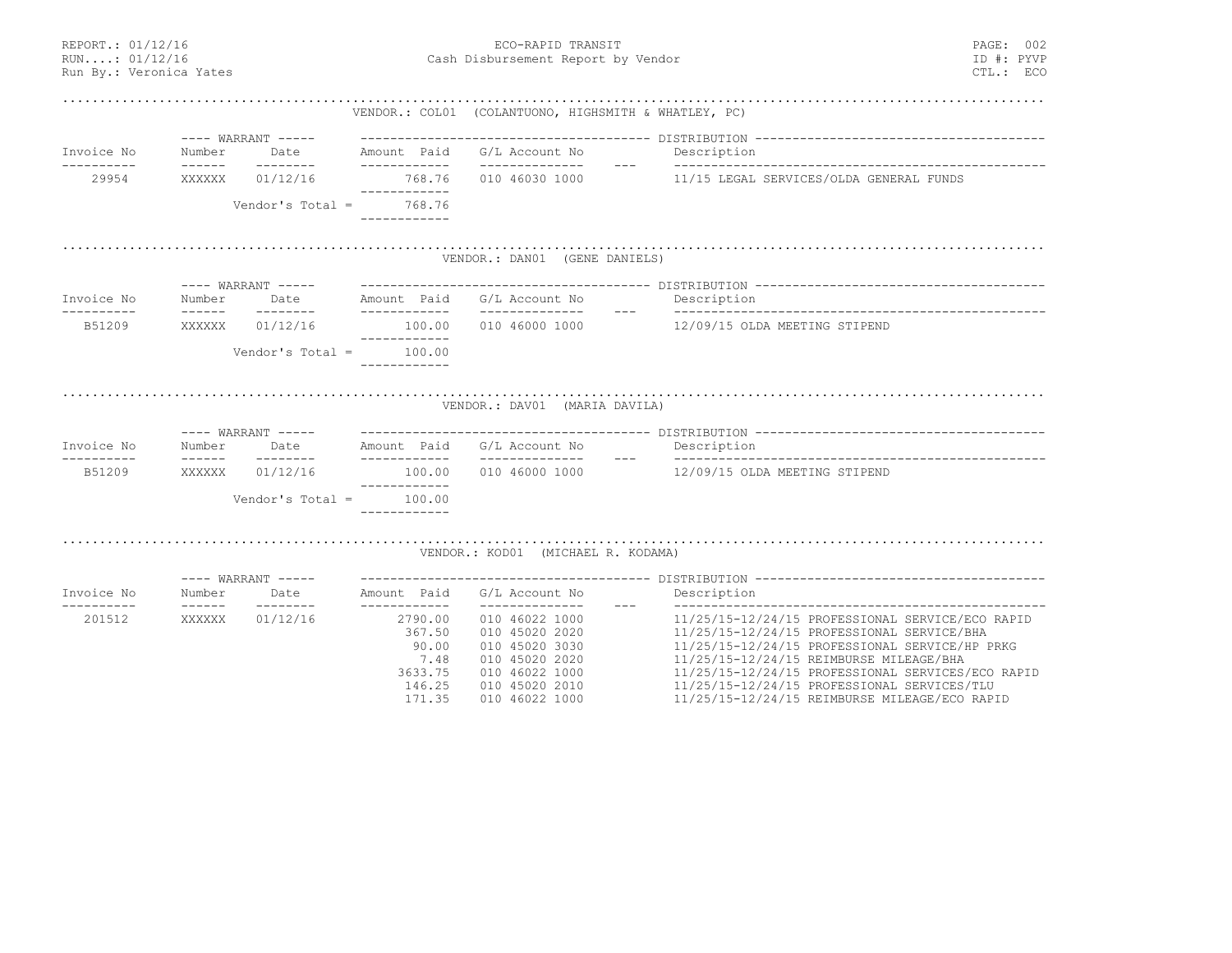| REPORT.: 01/12/16<br>RUN:: 01/12/16<br>Run By.: Veronica Yates |                           |                     |                                                          | Cash Disbursement Report by Vendor                                                     | PAGE: 003<br>ID #: PYVP<br>CTL.: ECC                                                                                                                                                                                                                   |  |
|----------------------------------------------------------------|---------------------------|---------------------|----------------------------------------------------------|----------------------------------------------------------------------------------------|--------------------------------------------------------------------------------------------------------------------------------------------------------------------------------------------------------------------------------------------------------|--|
|                                                                |                           |                     |                                                          | VENDOR.: KOD01 (MICHAEL R. KODAMA)  Continue                                           |                                                                                                                                                                                                                                                        |  |
|                                                                |                           | $---$ WARRANT $---$ |                                                          |                                                                                        |                                                                                                                                                                                                                                                        |  |
| Invoice No<br>-----------                                      | Number<br>$- - - - - - -$ | Date<br>---------   | Amount Paid<br>-------------                             | G/L Account No<br>_______________<br>$\frac{1}{2}$                                     | Description                                                                                                                                                                                                                                            |  |
| B51231                                                         | XXXXXX                    | 01/12/16            | 534.12<br>------------                                   | 010 46022 1000                                                                         | 12/15 BOARD MEETING & OTHER EXPENSES                                                                                                                                                                                                                   |  |
|                                                                |                           | Vendor's Total $=$  | 7740.45<br>------------                                  |                                                                                        |                                                                                                                                                                                                                                                        |  |
|                                                                |                           |                     |                                                          | VENDOR.: KON01 (KONICA MINOLTA)                                                        |                                                                                                                                                                                                                                                        |  |
|                                                                |                           | $---$ WARRANT $---$ |                                                          |                                                                                        |                                                                                                                                                                                                                                                        |  |
| Invoice No                                                     | Number<br>------          | Date<br>---------   | Amount Paid<br>-------------                             | G/L Account No                                                                         | Description                                                                                                                                                                                                                                            |  |
| 27921879                                                       | XXXXXX                    | 01/12/16            | 299.32<br>7.74<br>23.98<br>14.06<br>4.14<br>____________ | 010 45020 1000<br>010 45040 2010<br>010 45040 2020<br>010 45040 3030<br>010 45040 3040 | 11/10/15-12/10/15 COPIER LEASE, COPIES/ECO RAPID<br>11/10/15-12/10/15 COPIER LEASE, COPIES/TLU<br>11/10/15-12/10/15 COPIER LEASE, COPIES/BHA-GAS<br>11/10/15-12/10/15 COPIER LEASE, COPIES/HP PARKING<br>11/10/15-12/10/15 COPIER LEASE, COPIES/HP TOD |  |
|                                                                |                           | Vendor's Total $=$  | 349.24<br>------------                                   |                                                                                        |                                                                                                                                                                                                                                                        |  |
|                                                                |                           |                     |                                                          | VENDOR.: LAFO1 (LA FORET ADVERTISING)                                                  |                                                                                                                                                                                                                                                        |  |
|                                                                |                           | $---$ WARRANT $---$ |                                                          |                                                                                        |                                                                                                                                                                                                                                                        |  |
| Invoice No<br>. _ _ _ _ _ _ _ _ _                              | Number<br>$- - - - - - -$ | Date<br>---------   | _____________                                            | Amount Paid G/L Account No<br>_______________                                          | Description<br>$  -$                                                                                                                                                                                                                                   |  |
| 000150                                                         | XXXXXX                    | 01/12/16            | ------------                                             | 200.00   010   46022   1000                                                            | 12/15 WEBSITE MAINTENANCE                                                                                                                                                                                                                              |  |
|                                                                |                           | Vendor's Total $=$  | 200.00<br>------------                                   |                                                                                        |                                                                                                                                                                                                                                                        |  |
|                                                                |                           |                     |                                                          | VENDOR.: LAR01 (SCOTT LARSEN)                                                          |                                                                                                                                                                                                                                                        |  |
|                                                                |                           | ---- WARRANT -----  |                                                          |                                                                                        |                                                                                                                                                                                                                                                        |  |
| Invoice No                                                     | Number<br>-------         | Date<br>--------    | ------------                                             | Amount Paid G/L Account No<br>$\qquad \qquad - -$                                      | Description                                                                                                                                                                                                                                            |  |
| B51209                                                         | XXXXXX                    | 01/12/16            | 100.00                                                   | 010 46000 1000                                                                         | 12/09/15 OLDA MEETING STIPEND                                                                                                                                                                                                                          |  |
|                                                                |                           | Vendor's Total =    | ------------<br>100.00<br>------------                   |                                                                                        |                                                                                                                                                                                                                                                        |  |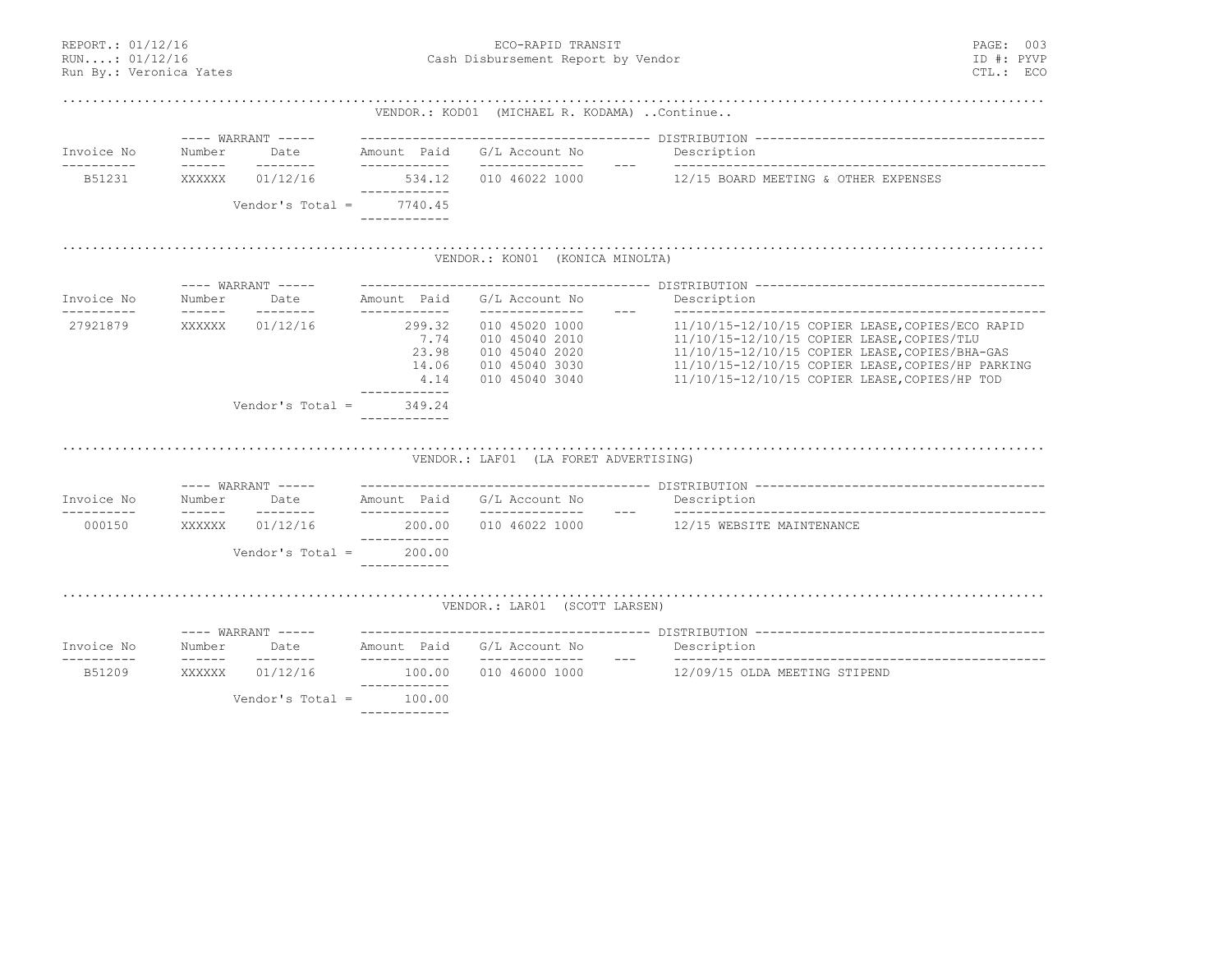REPORT.: 01/12/16 PAGE: 004 RUN....: 01/12/16 Cash Disbursement Report by Vendor ID #: PYVP Run By.: Veronica Yates CTL.: ECO .................................................................................................................................... VENDOR.: MAC01 (KARINA MACIAS) ---- WARRANT ----- --------------------------------------- DISTRIBUTION --------------------------------------- Invoice No Number Date Amount Paid G/L Account No Description ---------- ------ -------- ------------ -------------- --- -------------------------------------------------- B51209 XXXXXX 01/12/16 100.00 010 46000 1000 12/09/15 OLDA MEETING STIPEND ------------Vendor's Total =  $100.00$  ------------.................................................................................................................................... VENDOR.: MAR01 (CRISTIAN MANUEL MARKOVICH) ---- WARRANT ----- --------------------------------------- DISTRIBUTION ---------------------------------------Invoice No Number Date Amount Paid G/L Account No Description ---------- ------ -------- ------------ -------------- --- -------------------------------------------------- B51209 XXXXXX 01/12/16 100.00 010 46000 1000 12/09/15 OLDA MEETING STIPEND ------------Vendor's Total =  $100.00$  ------------.................................................................................................................................... VENDOR.: MAR03 (LUIS H. MARQUEZ) ---- WARRANT ----- --------------------------------------- DISTRIBUTION ---------------------------------------Invoice No Number Date Amount Paid G/L Account No Description ---------- ------ -------- ------------ -------------- --- --------------------------------------------------B51209 XXXXXX 01/12/16 100.00 010 46000 1000 12/09/15 OLDA MEETING STIPEND ------------Vendor's Total = 100.00 ------------.................................................................................................................................... VENDOR.: MCC01 (MIKE MCCORMICK) ---- WARRANT ----- --------------------------------------- DISTRIBUTION --------------------------------------- Invoice No Number Date Amount Paid G/L Account No Description ---------- ------ -------- ------------ -------------- --- -------------------------------------------------- B51209 XXXXXX 01/12/16 100.00 010 46000 1000 12/09/15 OLDA MEETING STIPEND ------------Vendor's Total = 100.00 ------------.................................................................................................................................... VENDOR.: TAJ01 (MOHAMMED ALI SAJJAD TAJ) ---- WARRANT ----- --------------------------------------- DISTRIBUTION ---------------------------------------Invoice No Number Date Amount Paid G/L Account No Description ---------- ------ -------- ------------ -------------- --- -------------------------------------------------- B51209 XXXXXX 01/12/16 100.00 010 46000 1000 12/09/15 OLDA MEETING STIPEND ------------Vendor's Total = ------------ Report's Grand Total = 11044.90 ============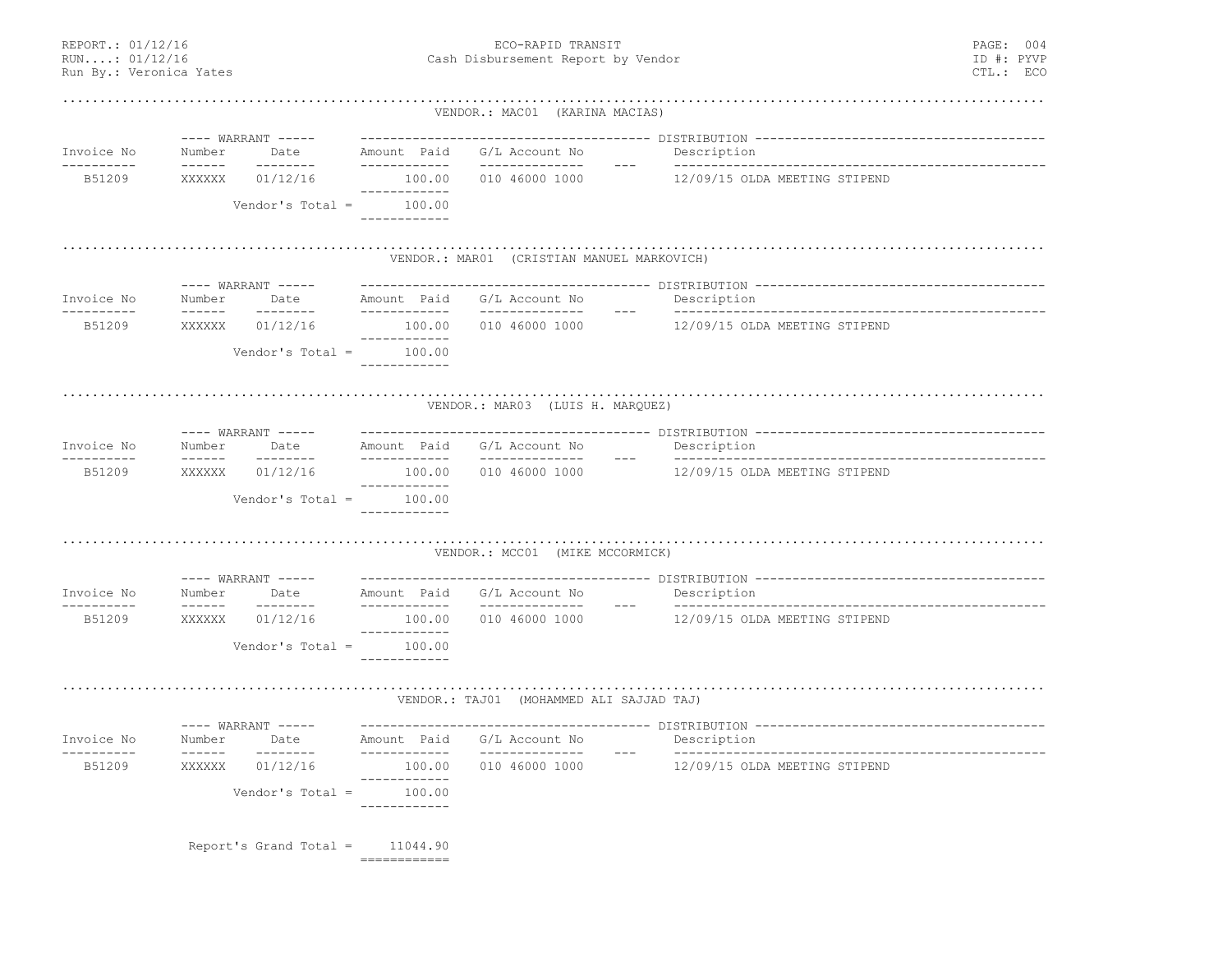REPORT.: Oct 14 15 Wednesday ECO-RAPID TRANSIT PAGE: 001 RUN....: Oct 14 15 Time: 15:08 Chart of Accounts Master ID #: AU-CA Run By.: Anna Francisco CTL.: ECO

FUND ACCT PROJ Description STOP Extended Description COVID-1000 STOP

------------------ ------------------------- ------------------------- ------- 1000 General General 2010 Cerritos Trans Cerritos Transportation Land-Use Grant 2020 Airport Grd Acc Airport Ground Access Study 2030 Airport FTA Grt Airport FTA Grant 3010 Airport TOD Airport TOD 3020 Metro Trans OD Metro Transit Oriented Development 3030 HP Station Pk Huntington Park Station Parking Project 3040 HP TOD Station Huntington Park TOD Station Plan 3050 GC-WSA GC-W Santa Ana Branch 3rd Party Admin 8000 Unallo Grt Chrg Unallocated Grant Charges 1--- =========== ASSETS =========== ================ ASSETS ================ 10100 Bank of the West BOW-General Checking 10200 Bank of America BOA-General Checking 10999 Cash Clearing Cash Clearing 11000 Accounts Receivable Accounts Receivable 12000 Prepaid Expenditures Prepaid Expenditures 2--- ======== LIABILIITES ========= ============= LIABILIITES ============== 20000 Accounts Payable Accounts Payable 20010 Accounts Payable - Manual<br>
21000 Deferred Inflows of Resources<br>
22000 Advances Payable to Bellflower Advances Payable to City of Bellflower<br>
29--- ======== FUND BALANCES ========<br>
29500 Fund Balance Payable to City o 31000 Membership Dues Membership Dues 31010 Trans Summit Transportation Summit 32--- - Fed Grants - --------- Federal Grant Revenues ------- 32010 Cerritos Trans Cerritos Transportation Land-Use Grant 32020 Airport Grd Acc Airport Ground Access Study 32030 Airport FTA Grt Airport FTA Grant 33--- -Other Grants- ------ State/Local Grant Revenues ------ 33010 Airport TOD Airport TOD 33020 Metro Trans OD Metro Transit Oriented Development 33030 HP Station Pk Huntington Park Station Parking Project 33040 HP TOD Station Huntington Park TOD Station Plan 33050 GC-WSA GC-W Santa Ana Branch 3rd Party Admin 4---- == EXPENSES == =============== EXPENSES =============== 45--- - Grant Exp - ------------ Grant Expenses ------------ 45010 Exec Dir Grnts Executive Director Grants 45020 Office Admin/Ex Office Administration/Expenses (Grants) 45030 Legal (Grants) Legal (Grants) 45040 Staff/Consultan Staff/Consultants 46--- - General Exp - ----------- General Expenses -----------